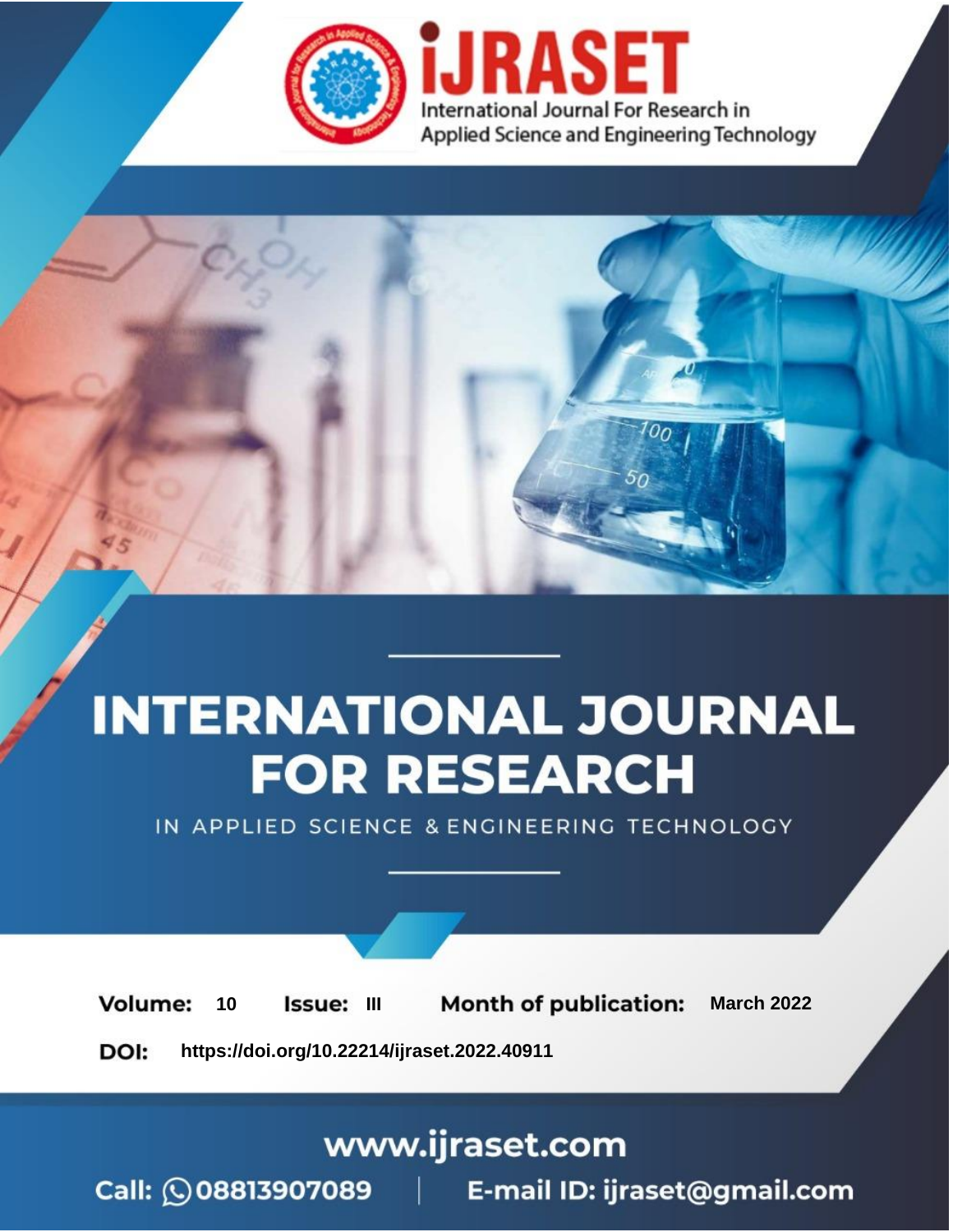

### **Creation of Biologically Active Applications Based on Ficus Carical Fruit**

Rakhimov Rakhmatilla Nurillayevich<sup>1</sup>, Kadirova Shohida Ozotboyevna<sup>2</sup>, Nazirova Yayra<sup>3</sup>, Yodgorov Baxtiyor Orziqulovich $4$ 

<sup>1</sup>Doctor of Philosophy (PhD) in Chemical Sciences, Senior Researcher at the Laboratory of practical experimental technology of *Institute of Bioorganic Chemistry named after A.S. Sadikov. Address: 100125 Tashkent city, Mirzo Ulugbek district, Mirzo Ulugbek avenue, 83.*

*<sup>2</sup>Doctoral student of Tashkent Pharmaceutical Institute, Address: TashFarMI, 45 Aybek Street, Tashkent 100015, tel: 871256 37 38 <sup>3</sup>Doctor of Philosophy (PhD) Uzbek Chemical Pharmaceutical Research Institute*

*<sup>4</sup>Doctor of Philosophy (PhD) in Chemical Sciences, Chirchik State Pedagogical Institute of Tashkent region, Address: 111700, Chirchik city, Amir Temur avenue, 104*

*Abstract: Biologically active biologically active antioxidant, antihypoxant and immunomodulatory agent in the treatment of acute respiratory attacks of the upper respiratory tract (catarrh), tracheitis, bronchitis and bronchiectasis, based on the substance of the bioactive substances in the fruit of Ficus carica L (fig) biotechnologically bound with milk protein development is underway.*

*Keywords: tracheitis, bronchitis, bronchiectasis, lactose, casein, lactoferrin, antioxidant, antihypoxant, antiradical*

#### **I. INTRODUCTION**

Almost three-quarters of modern biotechnological products account for biologically active substances: enzymes, vitamins, flavonoids and other substances in biosynthetic preparations. Microbial synthesis of amino acids and microbial proteins is of great importance in biotechnology in the production of food additives and biocorrectors. A relatively new direction is the production of hypo- and allergen-free products from proteolytic enzymes, and a completely new direction - the use of enzyme preparations to change the functional and technological properties on the basis of raw milk. materials, such as the basis of bifidobacteria - lactulose and its derivatives from lactose or whey-casein protein complexes. However, the study of low molecular weight cationic proteins of enzymatic nature derived from secondary milk raw materials - the main factors of the defense system of the human and animal body: angiogenin, lactoferrin, lactoperoxidase, lysozyme, pancreatic ribonucleases, etc. is relevant. They have specific properties antioxidant, antimicrobial, immunomodulatory, anti-inflammatory, mutagenic effect, and therefore they can be used both in food and medicine.

#### **II. PRACTICAL PART**

In folk medicine, milk tincture from the fruits of Ficus carica L. is widely known as a means of treating acute catarrh of the upper respiratory tract (catarrhal), tracheitis, bronchitis and bronchiectasis attacks. The main principle of action is to enhance the healing properties of biologically active substances in their milk-protein complex. Figs also contain more fiber, potassium, calcium and iron than other medicinal plants.

Figs contain up to 88.9% of dry matter, 20% of sugars, 0.5% of organic acids, 2.8% of ascorbic acid and a sugar index of 13-15 to 25-27 (SKI, the ratio of sugar to acid). The composition of pectin is one of the indicators of the quality of figs, because the processing of pectin in combination with sugars and acids produces products that protect the human body from radioactive and toxic substances. Pectin is of great importance in general therapy, as it plays an important role in activating the hepatic and intestinal circulation and in removing excess cholesterol, preventing atherosclerosis.

Lardaro figs, which are common in Uzbekistan, are characterized by high content of leukoanthocyanins, especially anthocyanins, which belong to the group of flavonoids. One of the main properties of these compounds is to reduce the permeability and fragility of the walls of blood capillaries. In addition, flavonoids exhibit antioxidant, antiradiative, anti-cancer, anti-inflammatory, antispasmodic, hypotensive and bactericidal activity. Regular consumption of these compounds leads to a significant reduction in the risk of developing cardiovascular disease. The role of flavonoids in figs in regulating the activity of xenobiotic metabolic enzymes has also been identified.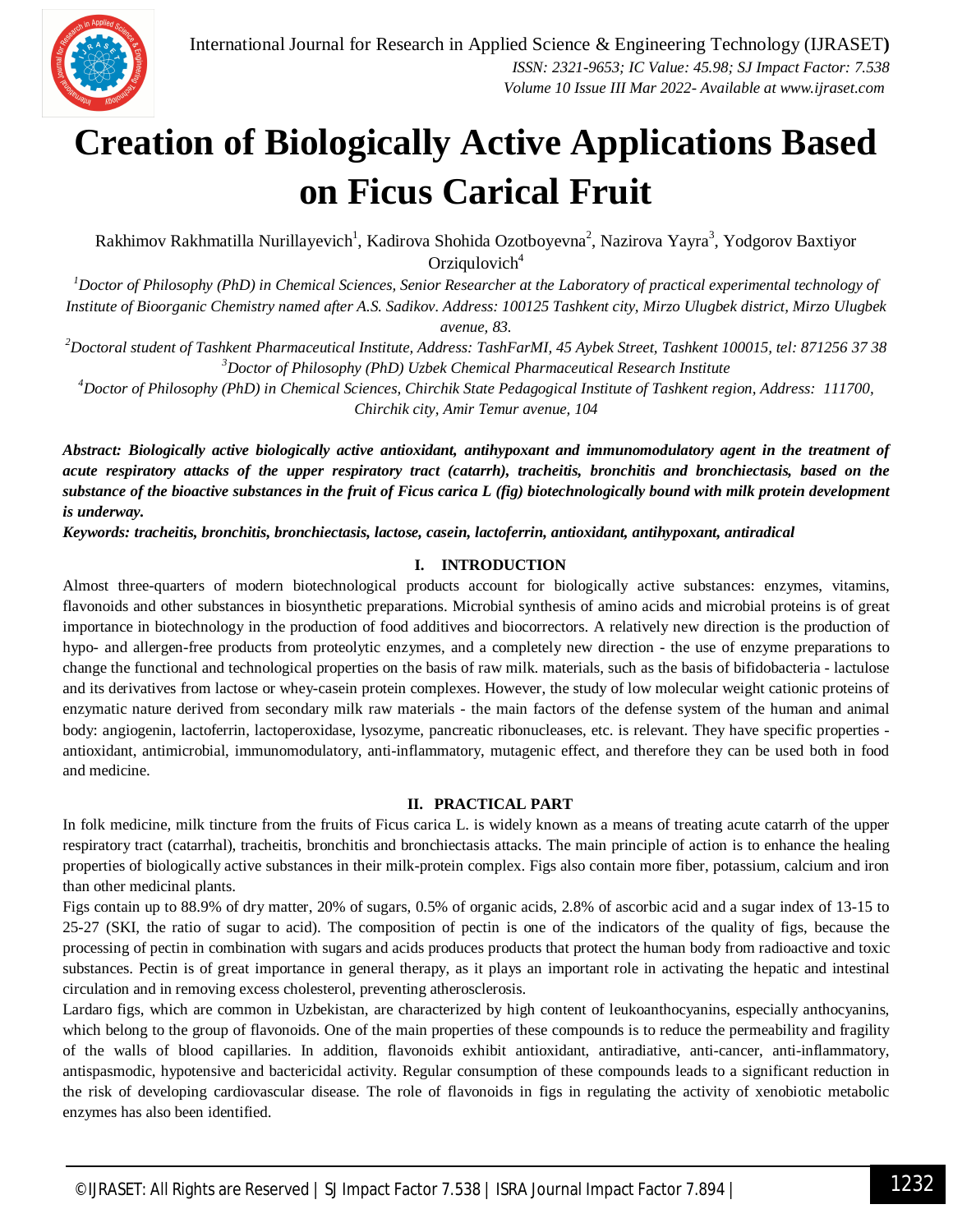

#### International Journal for Research in Applied Science & Engineering Technology (IJRASET**)**

 *ISSN: 2321-9653; IC Value: 45.98; SJ Impact Factor: 7.538 Volume 10 Issue III Mar 2022- Available at www.ijraset.com*

The stages of preparation of substances by biotechnological methods of bioactive substances in plant raw materials with components of whey are as follows: Processing of fig mass in whey in fermentation-reactors-obtaining a catalyst component that coordinates specific processes, carrying out the necessary catalytic process due to abrupt changes in biotransformation environments, purification of the product, separation and purification of the main raw materials in the enzymatic mixture. Appropriate control of the obtained substance, the development of technology for the development of drug forms, in particular capsule drug form. Oral administration of drugs is the most natural and convenient way for the human body to receive drugs. Within 1-3 hours after ingestion, 75% of drugs capable of absorption in the gastrointestinal tract are taken orally. It is the most common due to the simplicity of production of oral dosage forms, ease of use, accuracy of doses and high level of effect. For this reason, pharmaceutical companies often produce effective substances in the form of capsules for oral administration. In view of the above, the bioactive substances in the fruit of Ficus carica L. (fig), widely used in folk medicine, are antioxidants in the treatment of acute respiratory attacks (catarrh), tracheitis, bronchitis and bronchiectasis, based on the substance biotechnologically bound with milk protein. The development of biologically active supplements with antihypoxant and immunomodulatory properties is underway. It is known that exposure to viruses such as influenza virus, parainfluenza, rhinoviruses, respiratory syncytial viruses, adenoviruses causes respiratory tract injury and general infectious intoxication syndrome, which leads to acute respiratory attacks of the upper respiratory tract (catarrh), tracheitis, bronchitis and bronchiectasis. will be. It is well known that complications of the Covid-19 virus, which is common today, have been added to the list of respiratory diseases. A sharp increase in the mutational changes of the virus is accompanied by an increase in the number of its genotypes and the occurrence of various complications, a highly negative impact on the body's immunity. For this reason, the practical application of drugs that are effective against inflammation of the upper respiratory tract and, in turn, have antioxidant, antihypoxant and immunomodulatory effects. In most cases, antibiotics, which are etiotropic, highly effective drugs, play a leading role in the treatment of bacterial and mixed infections of the upper respiratory tract. However, it should not be forgotten about the side effects of antibiotic therapy: the activation of opportunistic microorganisms as a result of the breakdown of the physiological microflora of the intestine and nasopharynx, including allergic reactions.

Nowadays, doctors are increasingly preferring drugs based on homeopathic and medicinal plants. Because it is important in all of them with almost no side effects. This, of course, is due to the fact that today the range of drugs based on medicinal plants has increased by 70%. Also, the practical application of a relatively new direction in medicine - proteolytic enzyme preparations leads to an increase in the range of hypo- and allergen-free drugs that are harmless to the body. As a result, it will be possible to obtain bifidus-factor complex drugs based on whey-casein protein, which is a new functionally and technologically superior on the basis of milk protein. Such complex drugs have angiogenin, lactoferrin, lactoperoxidase, lysozyme, pancreatic ribonuclease, antioxidant, antimicrobial, immunomodulatory, anti-inflammatory, antimutagenic effect.

#### **III. CONCLUSION**

Bioactive substances in the fruit of Ficus carica L. (fig), widely used in folk medicine, based on the substance biotechnologically bound with milk protein, are used in the treatment of acute upper respiratory tract infections (catarrh), tracheitis, bronchitis and bronchiectasis, antioxidant, antihypoxant and immunomodulatory. The development of biologically active additives with properties can be carried out.

#### **REFERENCES**

- [1] Xolmatov X.X, Axmеdov U.A Farmakognoziya -1 qism.-Toshkent: Fan, 2007.
- [2] Рахимов Р.Н, Ш.О.Кадирова, М.Р.Юлдашева, К.У.Комилов // Euphorbia ўсимлигидан олинган таннин изомерларини оқсиллар билан бирикишдаги ўзига хосликлари // Academic Reserch in Educational Sciences, Volume 2, ISSUE 8, ISSN 2181-1384, SJIF 5.723, 2021. DOI:10.24412/2181-1384-2021-8- 231-238
- [3] Рахимов Р.Н., Кадирова Ш.О., Ёдгоров Б.О., Комилов К.У., Абдулладжанова Н.Г., // Нippophae rhamnoids l. (Elaeagnaceae) ўсимлиги кимёвий таркиби // Academic Reserch in Educational Sciences, Volume 2, ISSUE 8, ISSN 2181-1385, SJIF 5.723, 2021.DOI:10.24412/2181-1385-2021-11-300-304
- [4] Rakhimov R. N, Khoshimov N. N, Kurbanova A. Dj, Komilov K.U, Makhmanov D.M, Kadirova Sh. O, Abdulladjanova N.G. Isolation of new ellagitannins from plants of Euphorbiaceous and its effect on calcium transport in the nerve cell of the rat brain. Annals of the Romanian Society for Cell Biology, 2021,25(6),2758–2768.IF-0.03. Retrieved from https://www.annalsofrscb.ro/index.php/journal/article/view/5900
- [5] Rakhimov R.N., Kadirova Sh.O., Komilov K.U.,Kurbanova A.Dj., Doliyev G.A. // Elucidation of structures of new ellagitannins from plants of Euphorbiaceous // Medical drugs for humons. Modern issues of pharmacotherapy and prescription of medicine. Materials of the V international Scientific and practical conference. Ukraina. Xarkiv. P.112-114. 2021
- [6] Rakhimov R.N.,Ахмедов Ф,А., Kadirova Sh.O., Komilov K.U.,Kurbanova A.Dj // 1-О-галлоил-6-О-бисгаллоил-2.4-валонеил б –Д-глюкоза ва 1-Огаллоил-2,3-гексагидроксидифеноил4.6-валонеил-б-д-глюкозанинг кимёвий структурасига боглик вазорелаксант таъсири // Абу Али Ибн Сино ва замонавий фармацевтикада инновациялар IV халқаро илмий амалий анжуман мақолалар тўплами C. 174
- [7] Moydinov I. I, Pozilov M.K, Kurbanova A.Dj, Zaynabiddinov A.E, Abdugafurov I.A, Rakhimov R.N. Effects of new 1<sup>st</sup>, 2<sup>nd</sup>, 3<sup>rd</sup> triazole products on biochemical indicators of blood plasma and activity of liver antioxidant in diabetes caused by alloxan. Turkish Journal of Computer and Mathematics Education. Vol.12 No. 14, P.1-9.(2021).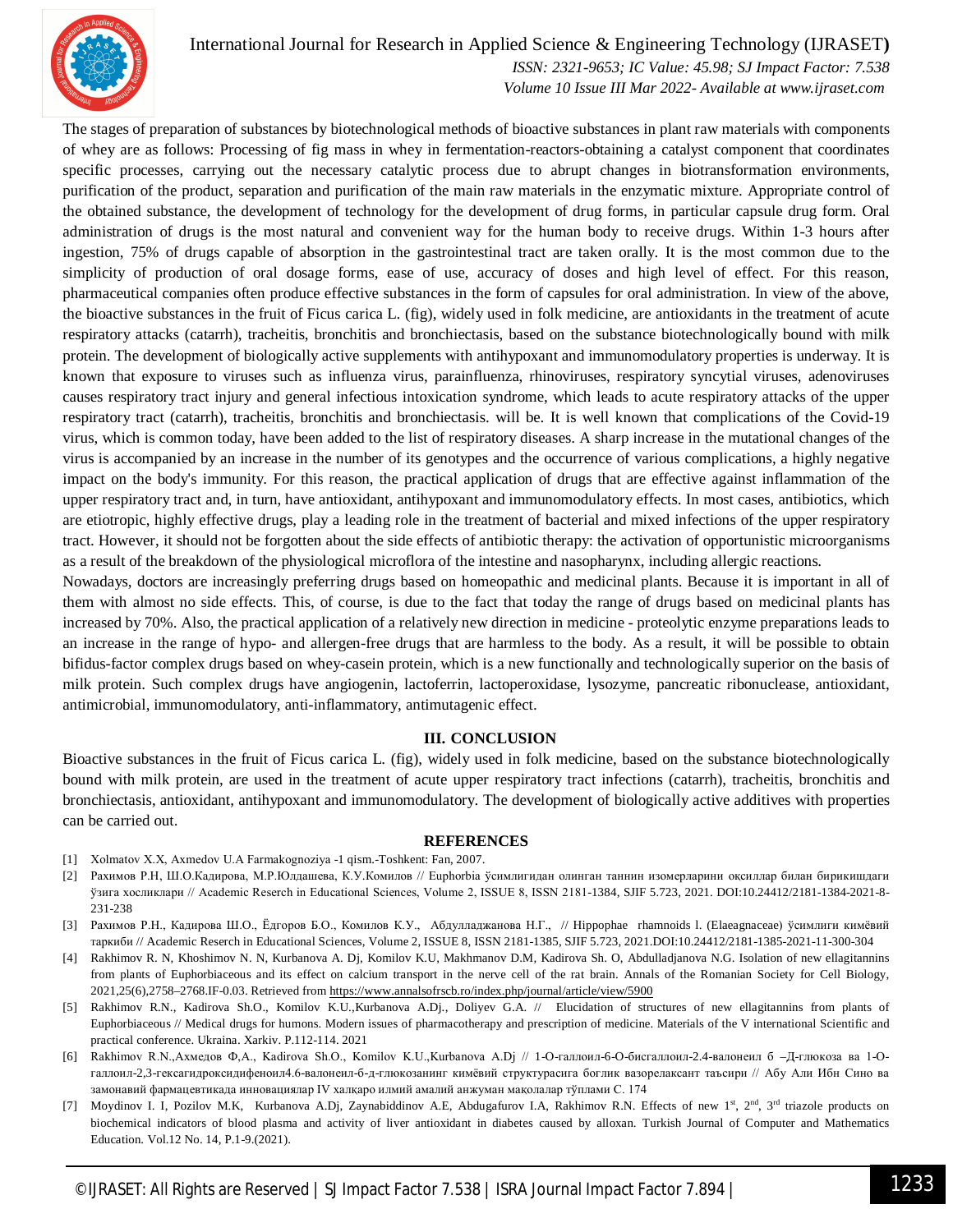

#### International Journal for Research in Applied Science & Engineering Technology (IJRASET**)**  *ISSN: 2321-9653; IC Value: 45.98; SJ Impact Factor: 7.538*

 *Volume 10 Issue III Mar 2022- Available at www.ijraset.com*

- [8] Raimova K.V, Abdulladjanova N.G, Kurbanova M.A, Makhmanov D.M, Kadirova Sh.O, Tashpulatov F.N, Juraev Sh.Sh, Matchanov A.D. // Comprehensive study of the chemical composition of urtica dioica l. // Journal of Critical Reviews. ISSN-2394-5125, Vol 7, Issue 5, 2020, P.750- 755. DOI:// dx.doi,org/jcr.07.03.81
- [9] Qodirova Sh.O, Abdulladjanova N.G, Ziyayev D.A, Komilov Q.O, Elmurodov B, Shamuratov B.A, Ziyavitdinov J.F // Elucidation of structures of new ellagitannins from plants of Euphorbiaceous // Journal of Critical Reviews. ISSN-2394-5125, Vol 7, Issue 3. 2020, P.431- 437. DOI:// dx.doi,org/jcr.07.03.81
- [10] Кадирова Ш.О, Долиев Ғ.А, Гайибов У.Г, Абдуллажанов О, Абдулладжанова Н.Г. // Ўсимликлардан ажратиб олинган таннинларнинг биологик фаолликлари // Ахборотнома. НамДУ. №1. 2020 й. Б. -85- 92